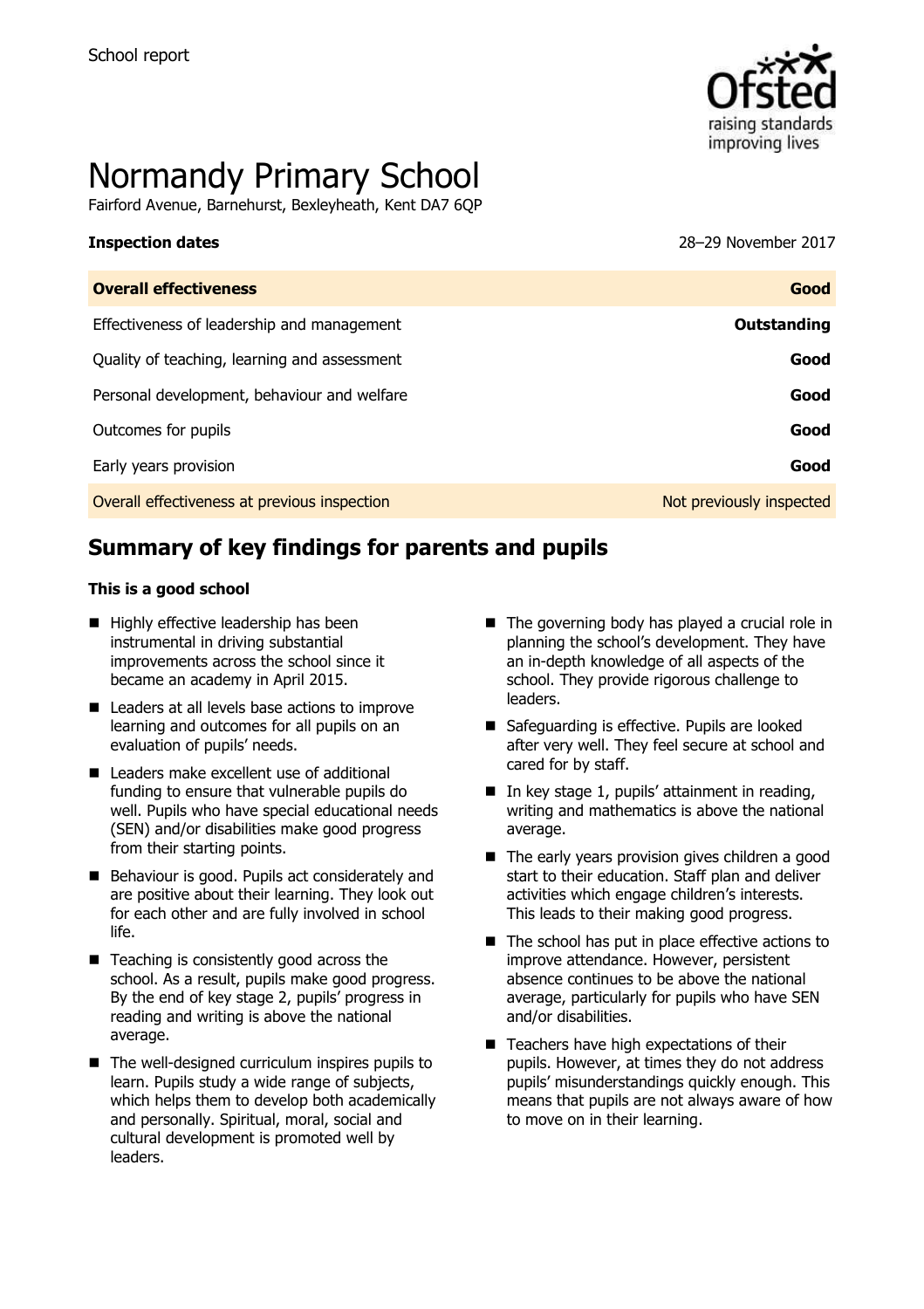

# **Full report**

### **What does the school need to do to improve further?**

- Reduce the proportion of persistent absentees so that the overall school attendance improves in line with the national average.
- **Ensure that teachers address any misconceptions and identify next steps at the earliest** opportunity to help pupils move on quickly in their learning.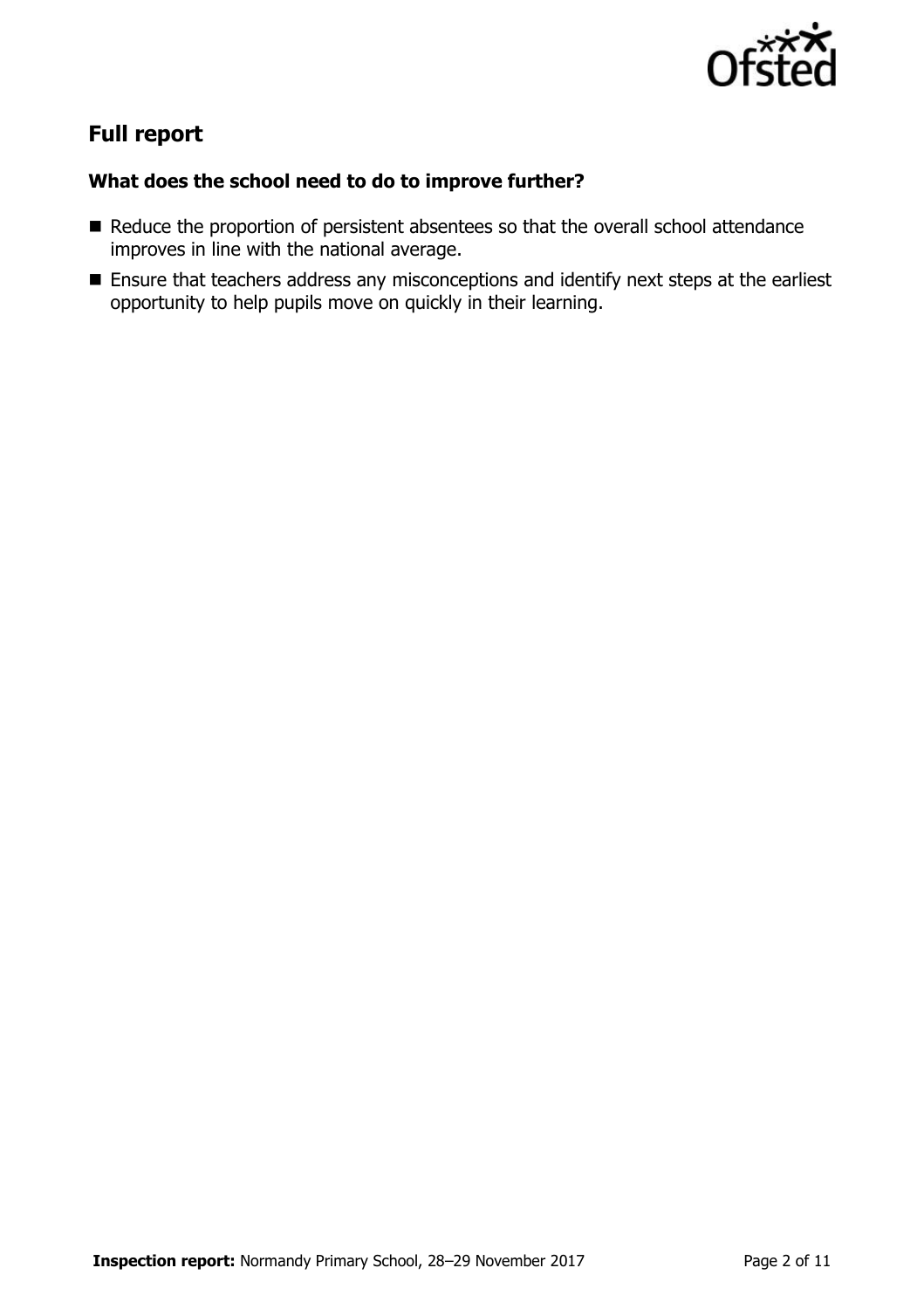

# **Inspection judgements**

#### **Effectiveness of leadership and management Constanding**

- Since the school converted to an academy, standards have improved significantly. This is a result of strong and effective leadership at all levels. Leaders take actions which are based on a secure analysis of their pupils' needs. They review and analyse all aspects of the school's performance regularly to ensure that everything they do has a positive impact.
- When the school converted to academy status, the trust provided valuable support. This focused particularly on the quality of teaching and learning, behaviour and the curriculum. The support has greatly reduced, and the school's leaders now provide support to other areas of the trust.
- Leaders have high expectations of themselves and others. They are reflective and seek to continuously improve. Leaders set challenging targets, which focus on improving pupils' progress. They pinpoint priorities for the school based on an accurate selfevaluation. Leaders form effective action plans, which support key areas for development. They monitor these plans rigorously.
- Leaders make sure that staff receive high-quality training to develop their skills. Teachers attend regular staff training sessions. Leaders ensure that performance management targets are specific and focus on pupils' learning. Leaders encourage other teachers to shadow them in their roles, and several teachers are undertaking further qualifications. These strategies help staff to develop their leadership potential, and strengthen school leadership.
- Subject leaders are passionate about their subjects. They have an accurate and detailed understanding of the strengths and weaknesses in each year group. Senior leaders work closely with subject leaders to review pupil progress and plan a range of strategies to address underachievement of specific groups. Consequently, pupil progress is strong across the school.
- Leaders review the curriculum constantly to ensure that it is meeting the needs of all pupils. Pupils enjoy learning in a broad range of subjects. A wide variety of enrichment activities enhances pupils' learning. Leaders are committed to ensuring that pupils develop a strong understanding of the school's code of values. This emphasises the belief that 'Every single child will enjoy their learning and make great progress at Normandy school.'
- The school's values and curriculum support pupils' spiritual, moral, social and cultural development very well. Pupils have a good understanding of other religions and faiths through religious education lessons and visits to different places of worship. Assemblies and personal, social and health education help prepare pupils for life in modern Britain and reinforce fundamental British values.
- Leaders sharply evaluate the spending of funding for pupils who have SEN and/or disabilities, and ensure that it is spent effectively. This enables teachers to focus on pupils' individual needs. Staff are very experienced and knowledgeable about all aspects of SEN and/or disabilities provision. Pupils who have SEN and/or disabilities make good progress because of effective teaching and support.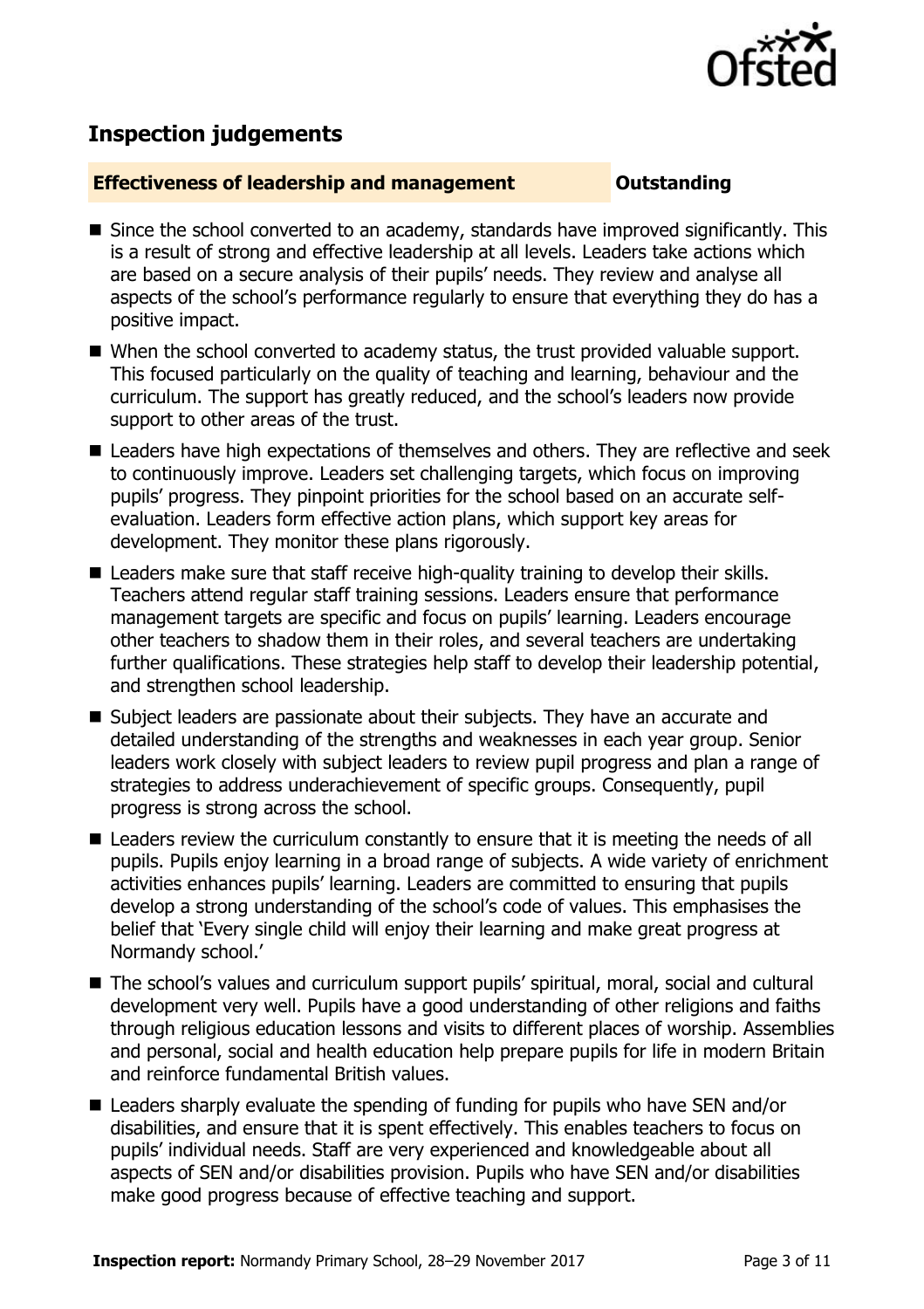

- Leaders analyse and review the use of pupil premium funding to make sure that it is making a difference to the pupils it is meant to support. Disadvantaged pupils receive personalised support in and outside of lessons, and can attend breakfast and afterschool clubs. This is leading to improved progress and attendance for disadvantaged pupils.
- Leaders also ensure that the sports premium funding is used effectively. Specialist coaches work alongside teachers to develop and support them in delivering highquality physical education lessons. The range of sports clubs has increased, as has pupils' participation in them.

### **Governance of the school**

- Governors are highly effective in their roles. They have played a crucial strategic role in the improvement of the school. They have an in-depth understanding of the needs of the pupils and of what is needed to improve the school further. They lead from the front, providing great support to school leaders. Individual governors each have a responsibility for a specific part of the school.
- Governors check on all aspects of the school's performance and are analytical in the questions they ask school leaders. Governors monitor finances closely and evaluate their impact. Governors have willingly undertaken training so that they are well informed about school performance measures and current safeguarding practice.

### **Safeguarding**

- The arrangements for safeguarding are effective.
- School staff have a deep understanding of their safeguarding responsibilities and are up to date in their training. They discuss different safeguarding scenarios. Leaders regularly check staff's knowledge of particular safeguarding issues, such as the 'Prevent' duty and female genital mutilation. This heightens teachers' awareness and vigilance regarding potential issues facing pupils.
- Leaders are knowledgeable about the specific needs of the community. They promptly refer cases that cause concern and follow these cases through. Leaders are relentless in ensuring that pupils get the support they need.
- **Pupils said that they feel safe in school. They know that staff care about them and that** there are key members of staff to whom they can go if they need help. An e-safety pupil group raises pupils' and parents' awareness of the dangers of the internet and of how to stay safe online.

#### **Quality of teaching, learning and assessment Good**

- Teachers have consistently high expectations of pupils' learning and behaviour throughout the school. This includes where there is specialist support, for example, in speech and language, and music. Pupils know what is expected of them because teachers structure learning well.
- Teachers are aware of the needs of different groups of pupils and work hard to ensure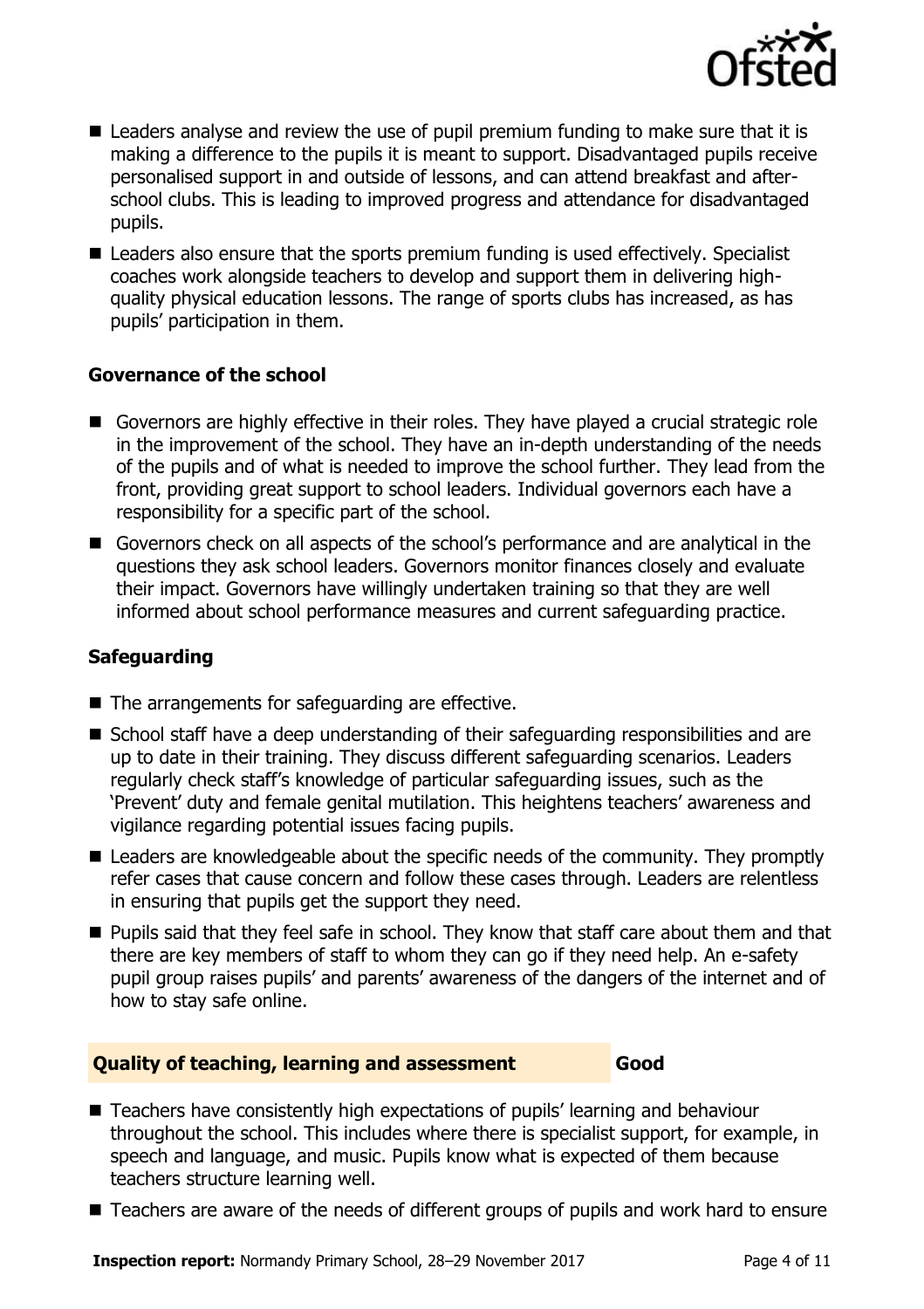

that their needs are met. Teachers provide appropriate additional support so that pupils who have SEN and/or disabilities can fully engage in lessons.

- Teachers plan interesting lessons. As a result, pupils are motivated to learn. In history, pupils use their research skills to find out how people lived in different times. In science, pupils apply their problem-solving skills to investigate different topics.
- Teachers receive targeted training, which develops their strong subject knowledge. A consistent approach to teaching phonics has led to well-established routines in each class. Subject specialists' effective modelling and guidance have improved teachers' confidence in teaching science.
- Teachers are consistent in ensuring that pupils are fully focused and concentrating. As a result, pupils understand how they are expected to behave in lessons. Lessons are not disrupted by poor behaviour and pupils make progress.
- Teachers ensure that the teaching of writing is effective, which enables pupils to gain a deeper understanding of new skills. Teachers create opportunities for pupils to consolidate and reinforce their learning. For example, younger pupils are challenged to improve their descriptive writing, and older pupils develop the ability to create tension in their writing.
- Teachers give effective feedback to pupils. They tell them how well they are doing and where they can improve. If pupils get frustrated with their work, teachers reassure and help them.
- Teachers check pupils' work regularly to monitor their progress. However, at times, pupils' misconceptions are not addressed quickly enough and their next steps are not clear. This restricts some pupils' progress, as teachers do not move them on consistently in their learning.

### **Personal development, behaviour and welfare Good**

#### **Personal development and welfare**

- The school's work to promote pupils' personal development and welfare is good.
- **Pupils are proud of their school. They are happy and polite. Pupils are respectful of** each other. They encourage one another and learn quickly to become resilient.
- **Pupils are keen to take on responsibilities, such as those of house captains and play** leaders. Older pupils act as ambassadors and escort visitors around the school. They are articulate and can explain clearly how the school works from the early years to Year 6.
- **Pupils are motivated learners and they want to do well. They said that they like the** links to different subjects in the curriculum and the educational visits they are offered. They know that they have made progress because they can see how their work has improved since the beginning of the year.
- **Pupils understand democracy and have a voice in school developments through their** roles as representatives of different bodies. For example, the school council and esafety committee share information with pupils and staff.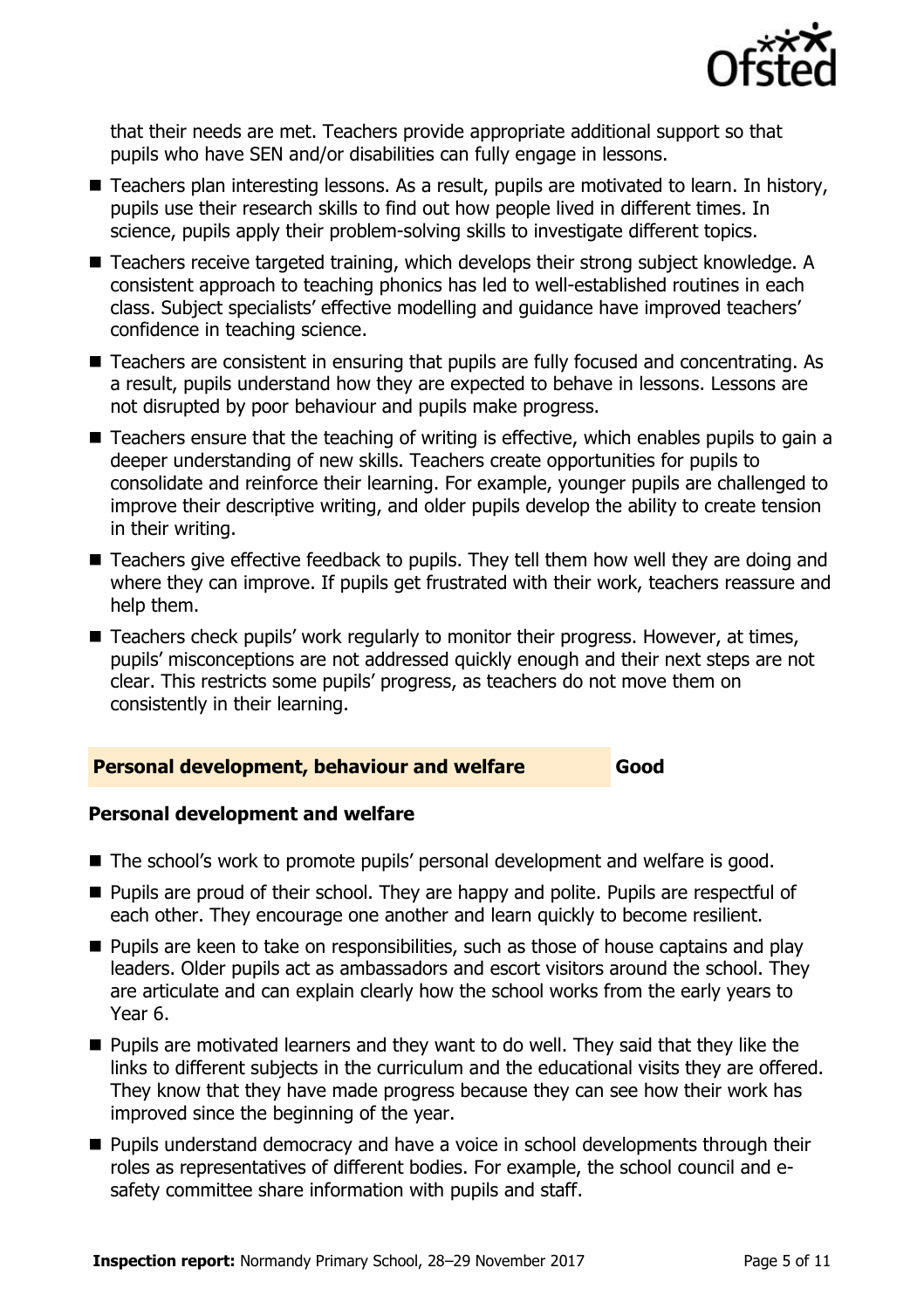

- **Pupils said that there is zero tolerance to bullying. They know about the different forms** bullying can take. Older pupils asserted that no bullying takes place. Pupils look out for each other. The 'can I help you' pupils assist staff at lunchtimes to ensure that pupils get first aid if they need it.
- $\blacksquare$  Pupils feel safe. They know that teachers care for their well-being and will help if they have any problems.

#### **Behaviour**

- The behaviour of pupils is good.
- Behaviour around the school is calm and orderly. In classrooms, in the playground and in corridors, behaviour is never less than good. Pupils respond promptly to teachers' instructions. Behaviour records show a significant decline in the number of exclusions, as a result of leaders' focus on behaviour.
- **Pupils fully understand the school's high expectations of behaviour. Staff consistently** apply rewards and sanctions in line with school policy. Pupils talked positively about the 'Diamond and Red Book' policy, which has helped to improve behaviour throughout the school.
- **Pupils increasingly value their education. Attendance, although below the national** average, is improving. Leaders acknowledged that more work needs to be done to decrease the number of pupils who are persistently absent.

### **Outcomes for pupils Good Good**

- Outcomes across the school are good. Pupils, including disadvantaged pupils, make good progress in a range of subjects, including English and mathematics.
- Overall progress by the end of key stage 2 is well above the national average in reading and writing. Progress in mathematics is in line with the national average. Most Year 6 pupils reach at least the expected standard in reading, writing and mathematics.
- Disadvantaged pupils make strong progress. By the end of Year 6, their progress is in line with the national average in reading, writing and mathematics
- At the end of key stage 1, the proportion of pupils who reach the expected standard in reading, writing and mathematics is above average. Pupils who speak English as an additional language and disadvantaged pupils achieve well.
- Most pupils who have SEN and/or disabilities make good progress over time because of effective support programmes. Although overall attendance of this group of pupils is improving, the absence of some pupils who have SEN and/or disabilities hinders their progress.
- Teachers ensure that pupils develop literacy and numeracy skills from a young age. Pupils apply what they have learned in different contexts. Leaders' recent emphasis on higher standards has resulted in improvement in pupils' writing. Pupils' presentation is good, reflecting both the school's high expectations and pupils' engagement.
- Attainment in phonics is above average. Pupils apply their phonics skills to work out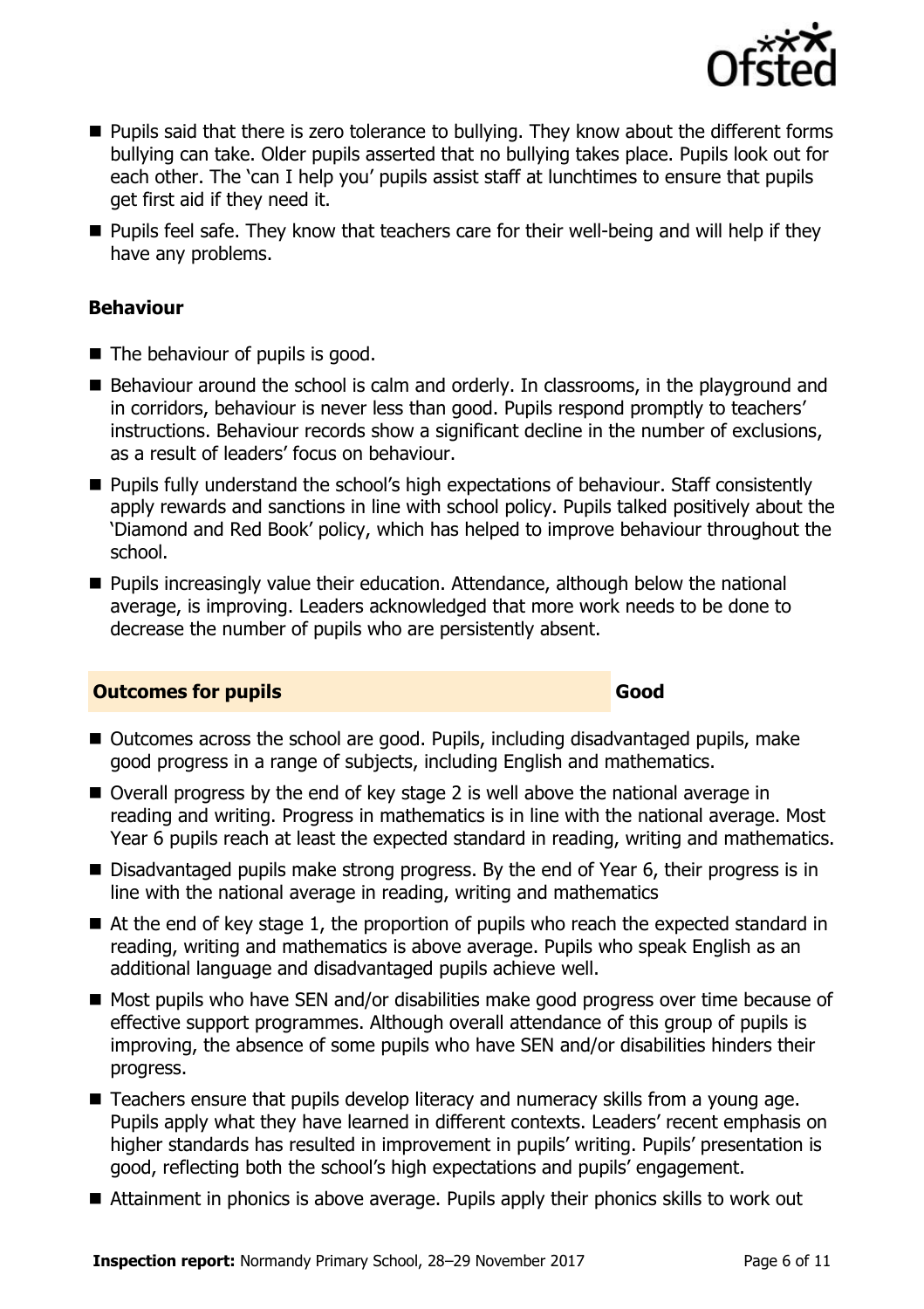

unknown words. Pupils who struggle with reading receive good-quality support. Consequently, all pupils improve their fluency in reading as they progress through the school.

#### **Early years provision Good Good**

- Strong leadership in early years has resulted in improved provision and outcomes since the school became an academy. Leaders have a good understanding of the main strengths and areas to develop. Safeguarding is effective.
- Staff plan well for the range of children's needs and abilities. They identify differences in children's learning and ways to overcome them. For example, staff pay particular attention to boys' communication skills and girls' progress in mathematics. They provide directed activities to address any differences. Assessment information shows that this is having a positive impact.
- Both the indoor and outside areas in early years are well resourced and provide a rich learning environment. This helps children to learn in a variety of ways and to develop their independence.
- Teachers provide a full range of activities to develop children's skills. They model language well and give opportunities for children to improve their speaking skills. For example, staff make 'phone calls' with children to encourage them to speak with greater confidence.
- Staff use effective questioning to promote children's learning. They provide a focus for questioning, for example by including 'learning questions' in each activity. Children's language skills are consolidated in phonics sessions, in which children successfully sound out simple words. In Nursery, inspectors observed adults encouraging children to find and identify pictures in a book.
- From below-average starting points, children make good progress in all areas of learning. This is because teaching is good. Most children, including disadvantaged children, achieve a good level of development by the end of Reception and are ready for key stage 1.
- Children behave well. They listen well and play cooperatively with each other in all activities.
- Parents are kept closely informed of their child's progress. Staff form good relationships with parents and ensure that home visits take place before children start in early years.
- Staff assess children's progress accurately through observations and discussions about children's work. They celebrate successes and provide opportunities for future learning. However, occasionally teachers do not address misconceptions quickly enough or identify next steps sufficiently promptly, which can hinder children's progress.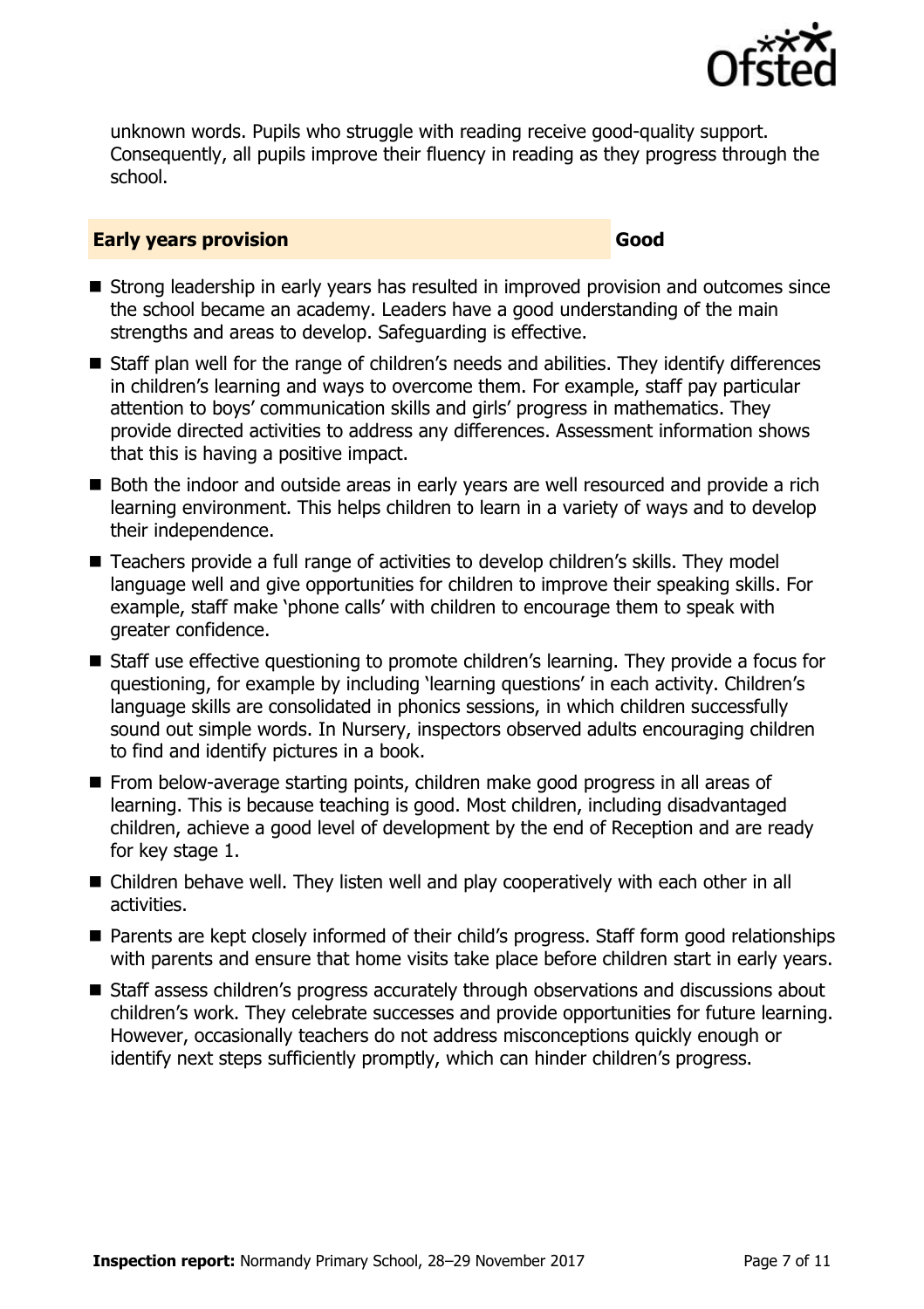

# **School details**

| Unique reference number | 141889        |
|-------------------------|---------------|
| Local authority         | <b>Bexley</b> |
| Inspection number       | 10041049      |

This inspection of the school was carried out under section 5 of the Education Act 2005.

| Type of school                      | Primary                      |
|-------------------------------------|------------------------------|
| School category                     | Academy converter            |
|                                     |                              |
| Age range of pupils                 | 3 to 11                      |
| Gender of pupils                    | Mixed                        |
| Number of pupils on the school roll | 591                          |
| Appropriate authority               | Board of trustees            |
| Chair                               | <b>Derek Clements</b>        |
| <b>Executive headteacher</b>        | Andrew Hogarth               |
| <b>Headteacher</b>                  | Claire Whittington           |
| Telephone number                    | 01322 333998                 |
| <b>Website</b>                      | www.normandy.bexley.sch.uk   |
| <b>Email address</b>                | admin@normandy.bexley.sch.uk |
| Date of previous inspection         | Not previously inspected     |

### **Information about this school**

- Normandy Primary School converted to become an academy school on 1 April 2015. When its predecessor school was last inspected by Ofsted, it was judged to be 'requires improvement'.
- The school forms the Pelham Academy Trust with one other school.
- The executive headteacher and headteacher were appointed when the school became an academy. The governing body was also restructured.
- Normandy Primary School is an above-average-sized primary school.
- The majority of pupils are from a White British background.
- The proportion of pupils who speak English as an additional language is above the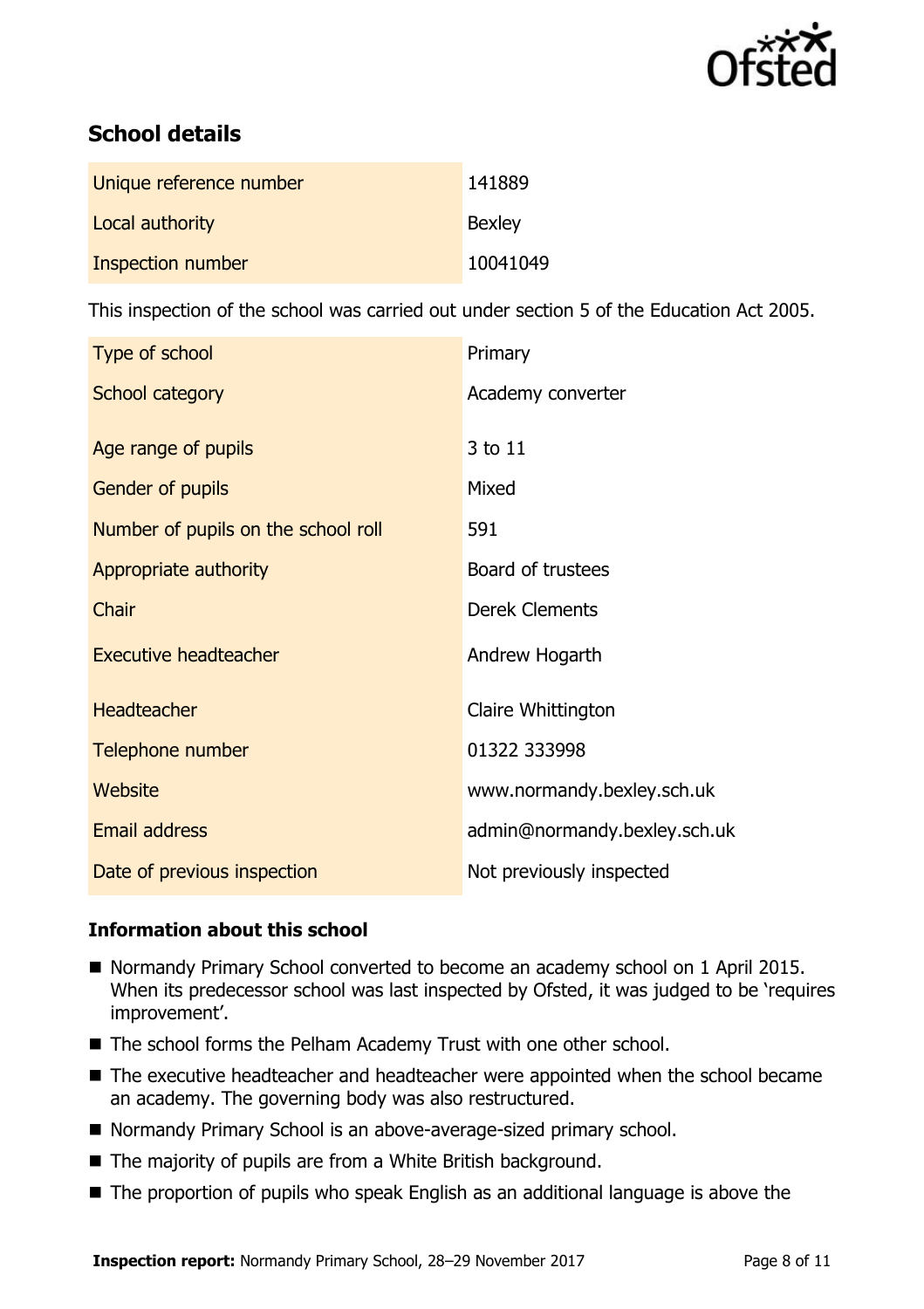

national average.

- $\blacksquare$  The proportion of pupils who have SEN and/or disabilities is above the national average.
- $\blacksquare$  The proportion of pupils who are eligible for pupil premium funding is well above the national average.
- Children in the Nursery attend part time. There are two Reception classes.
- The school has a breakfast club and an after-school club.
- The school meets the government's current floor standards. These set the minimum expectations for pupils' attainment and progress in reading, writing and mathematics.
- The school meets requirements on the publication of specified information on its website.
- The school complies with Department for Education guidance on what academies should publish.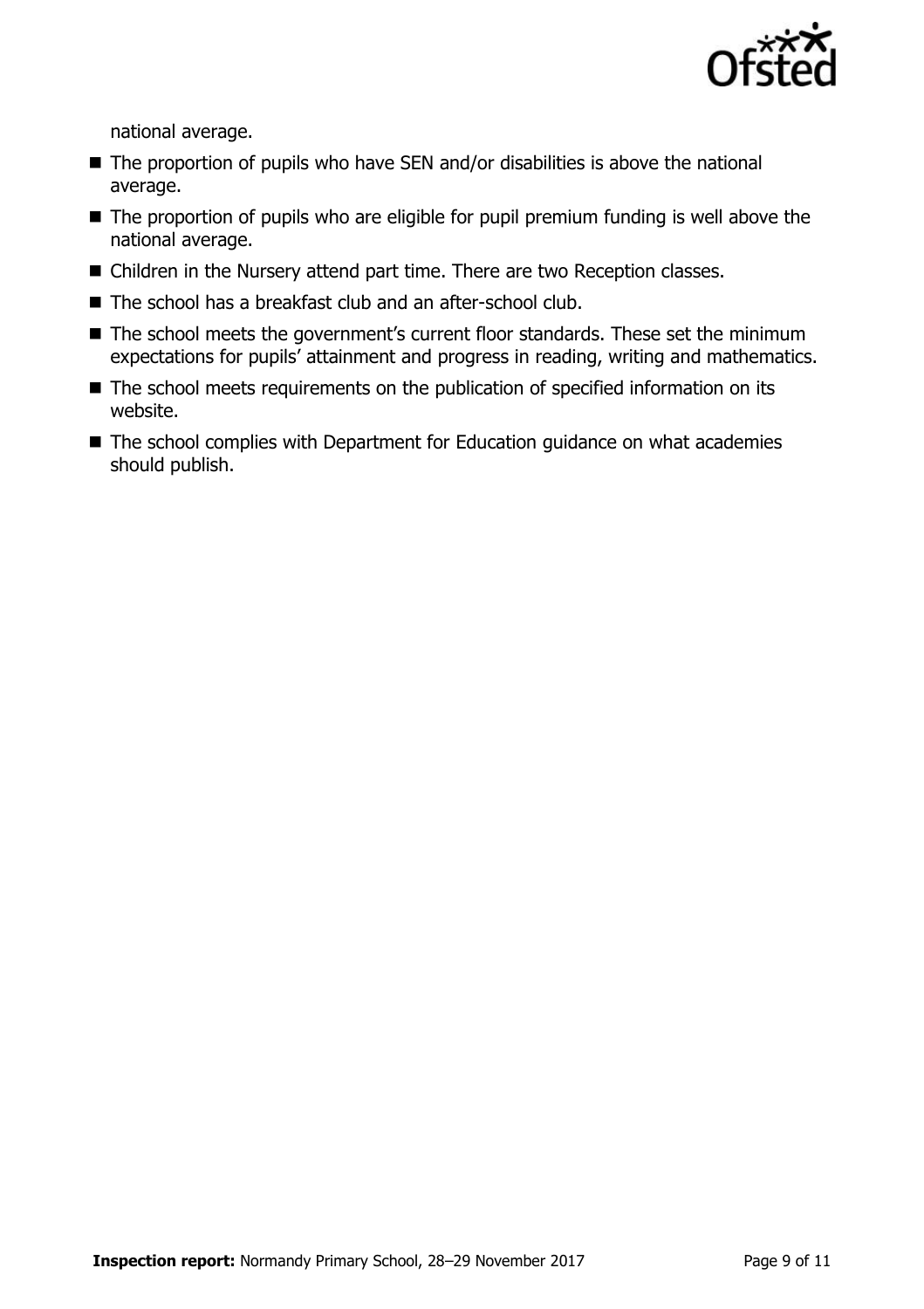

## **Information about this inspection**

- Inspectors observed pupils' learning in parts of 33 lessons. Senior leaders accompanied inspectors to the majority of these lesson visits.
- The inspection team looked at work in pupils' books and listened to key stage 1 and 2 pupils reading.
- $\blacksquare$  Meetings were held with groups of pupils, school staff and six members of the governing body. A telephone conversation was held with the school's improvement partner.
- Inspectors took account of the 80 responses to Ofsted's online questionnaire, Parent View, and written contributions from 46 parents. Inspectors also talked with parents as they brought their children to school at the start of the day.
- Inspectors observed the school's work and looked at a number of documents provided by the school, including planning and monitoring documentation, records related to behaviour and attendance, and safeguarding procedures.
- Inspectors took into consideration the 29 responses to the staff questionnaire.

#### **Inspection team**

| Rick Barnes, lead inspector | Ofsted Inspector        |
|-----------------------------|-------------------------|
| <b>Ellie Whilby</b>         | <b>Ofsted Inspector</b> |
| <b>Sherlyn Ramsay</b>       | Ofsted Inspector        |